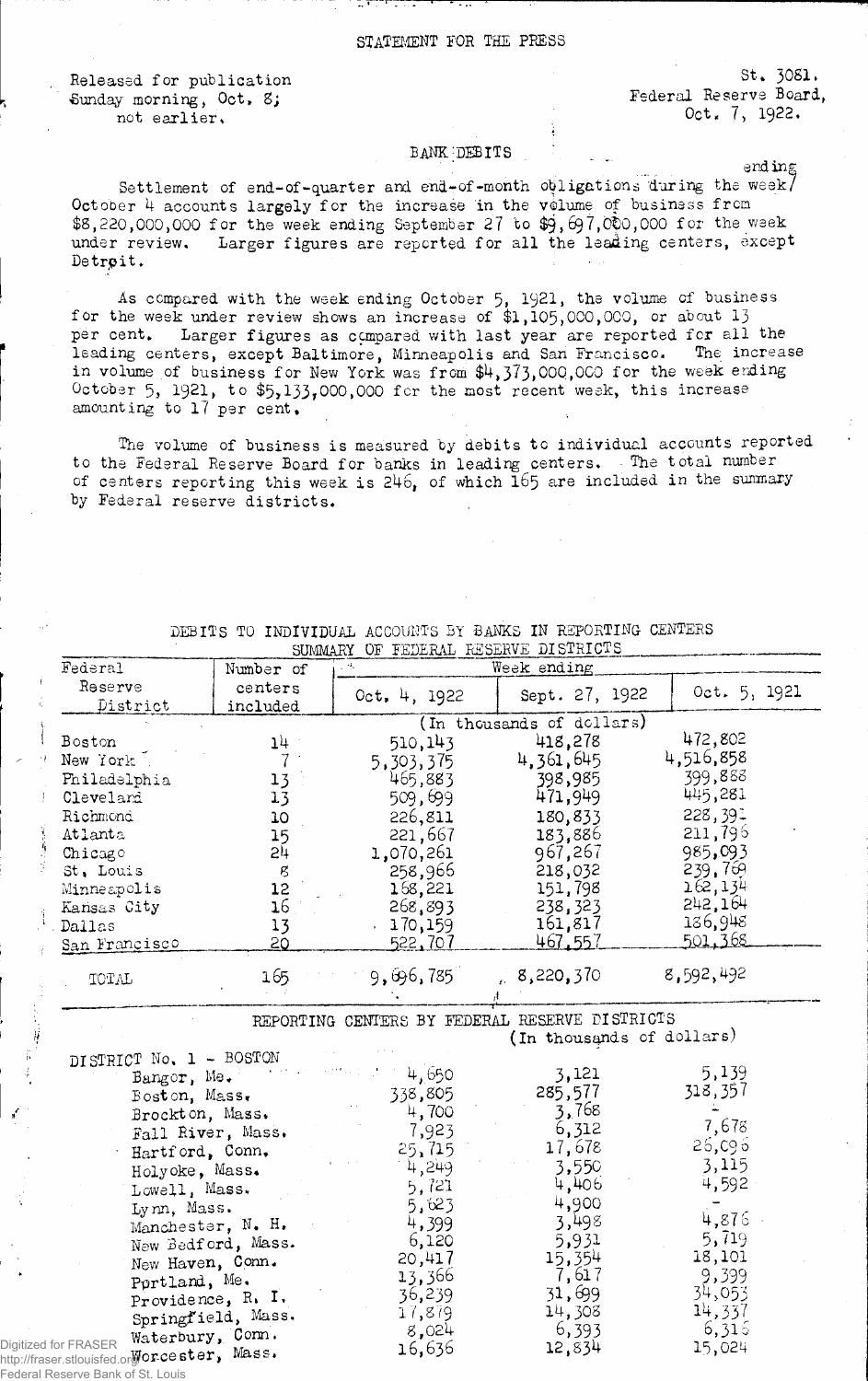St. 3081.

DEBITSRTO INDIVIDUAL ACCOUNTS BY BANKS IN REPORTING CENTERS

|                                                                                                                                                                                                                                                                                                                                                                                                                                                                |                                                                                                                                                                                                                        | Week end ng                                                                                                                                                                                                          |                                                                                                                            |
|----------------------------------------------------------------------------------------------------------------------------------------------------------------------------------------------------------------------------------------------------------------------------------------------------------------------------------------------------------------------------------------------------------------------------------------------------------------|------------------------------------------------------------------------------------------------------------------------------------------------------------------------------------------------------------------------|----------------------------------------------------------------------------------------------------------------------------------------------------------------------------------------------------------------------|----------------------------------------------------------------------------------------------------------------------------|
|                                                                                                                                                                                                                                                                                                                                                                                                                                                                | Oct. $4, 1922$                                                                                                                                                                                                         | Sept. 27, 1922                                                                                                                                                                                                       | 0ct. 5, 1921                                                                                                               |
|                                                                                                                                                                                                                                                                                                                                                                                                                                                                |                                                                                                                                                                                                                        | (In thousands of dollars)                                                                                                                                                                                            |                                                                                                                            |
| DISTRICT No. 2 - NEW YORK<br>Albany, N.Y.<br>Binghamton, N.Y.<br>Buffalo, N.Y.<br>Elmira, N.Y.<br>Jamestown, N.Y.<br>Montclair, N. J.<br>Newark, N. J.<br>New York, N.Y.<br>No. New Jersey Clearing<br>House Association                                                                                                                                                                                                                                       | 26,575<br>4,761<br>73,692<br>3,869<br>3,825<br>3,262<br>63,468<br>5,132,725<br>44,391                                                                                                                                  | 17,632<br>3,606<br>56,034<br>3,182<br>3,404<br>2,660<br>50,850<br>4,239,732<br>39,980                                                                                                                                | 22,130<br>4,098<br>64,670<br>4,373,399                                                                                     |
| Passaic, N. J.<br>Rochester, N.Y.<br>Stamford, Conn.<br>Syracuse, N.Y.                                                                                                                                                                                                                                                                                                                                                                                         | 6,329<br>43,031<br>3,508<br>16,262                                                                                                                                                                                     | 5,334<br>26,051<br>2,401<br>13,256                                                                                                                                                                                   | 4,839<br>32,598<br>15,124                                                                                                  |
| DISTRICT No. 3 - PHILADELPHIA<br>Allentown, Pa.<br>Altoona, Pa.<br>Camden, N. J.<br>Chester, Pa.<br>Harrisburg, Pa.<br>Hazleton, Pa.<br>Johnstown, Pa.<br>Lancaster, Pa.<br>Lebanon, Pa.<br>Norristown, Pa.<br>Philadelphia, Pa.<br>Reading, Pa.<br>Scranton, Pa.<br>Trenton, N. J.<br>Wilkes- Barre, Pa.<br>Williamsport, Pa.<br>Wilmington, Del.<br>York, Pa.<br>$\mathcal{M}_{\text{reg}}$                                                                  | 8,522<br>4,030<br>11,172<br>6,115<br>9,185<br>2,827<br>6,441<br>6,248<br>1,446<br>918<br>368,713<br>8,508<br>14,782<br>11,987<br>9,427<br>5,850<br>9,057<br>5,540                                                      | 5,683<br>3,698<br>10,273<br>4,463<br>6,864<br>2,018<br>4,788<br>5,254<br>1,264<br>795<br>321,532<br>7,918<br>12,524<br>11,012<br>7,041<br>3,706<br>6,227<br>3,958                                                    | 3,164<br>4,711<br>7,963<br>5,218<br>5,534<br>311,743<br>7,841<br>15,389<br>10,240<br>11,186<br>4,233<br>8,254<br>4,412     |
| DISTRICT No. 4 - CLEVELAND<br>Akron, Ohio<br>Butler, Pa.<br>Canton, Ohio<br>Cincinnati, Ohio<br>Cleveland, Ohio<br>Columbus, Ohio<br>Connellsville, Pa.<br>Dayton, Ohio<br>Erie, Pa.<br>Greensburg, Pa.<br>Homestead, Pa.<br>Lexington, $Ky_{\bullet}$<br>Lima, Chio<br>Lorain, Ohio<br>New Brighton, Pa.<br>Oil City, Pa.<br>Pittsburgh, Pa.<br>Springfield, Ohio<br>Toledo, Ohio<br>Warren, Ohio<br>Wheeling, W. Va.<br>Youngstown, Ohio<br>Zanesville, Ohio | 14,473<br>2,947<br>9,325<br>71,172<br>144,947<br>31,490<br>1,867<br>14,167<br>7,201<br>5,317<br>1,485<br>5,116<br>4,010<br>1,508<br>2,738<br>3,215<br>181,775<br>4,555<br>44,103<br>3,037<br>10,805<br>15,466<br>2,820 | 13,870<br>2,533<br>8,956<br>66,782<br>128,598<br>26,728<br>2,118<br>12,442<br>6,676<br>6,062<br>795<br>3,851<br>3,187<br>1,442<br>2,177<br>2,829<br>179,119<br>3,918<br>33,102<br>.2,131<br>9,163<br>11,911<br>2,470 | 14,302<br>59,842<br>124,203<br>27,709<br>12,980<br>7,441<br>4,398<br>3,410<br>2,218<br>165,279<br>3,353<br>7,656<br>12,490 |

Digitized for FRASER http://fraser.stlouisfed.org/ Federal Reserve Bank of St. Louis

 $\bar{1}$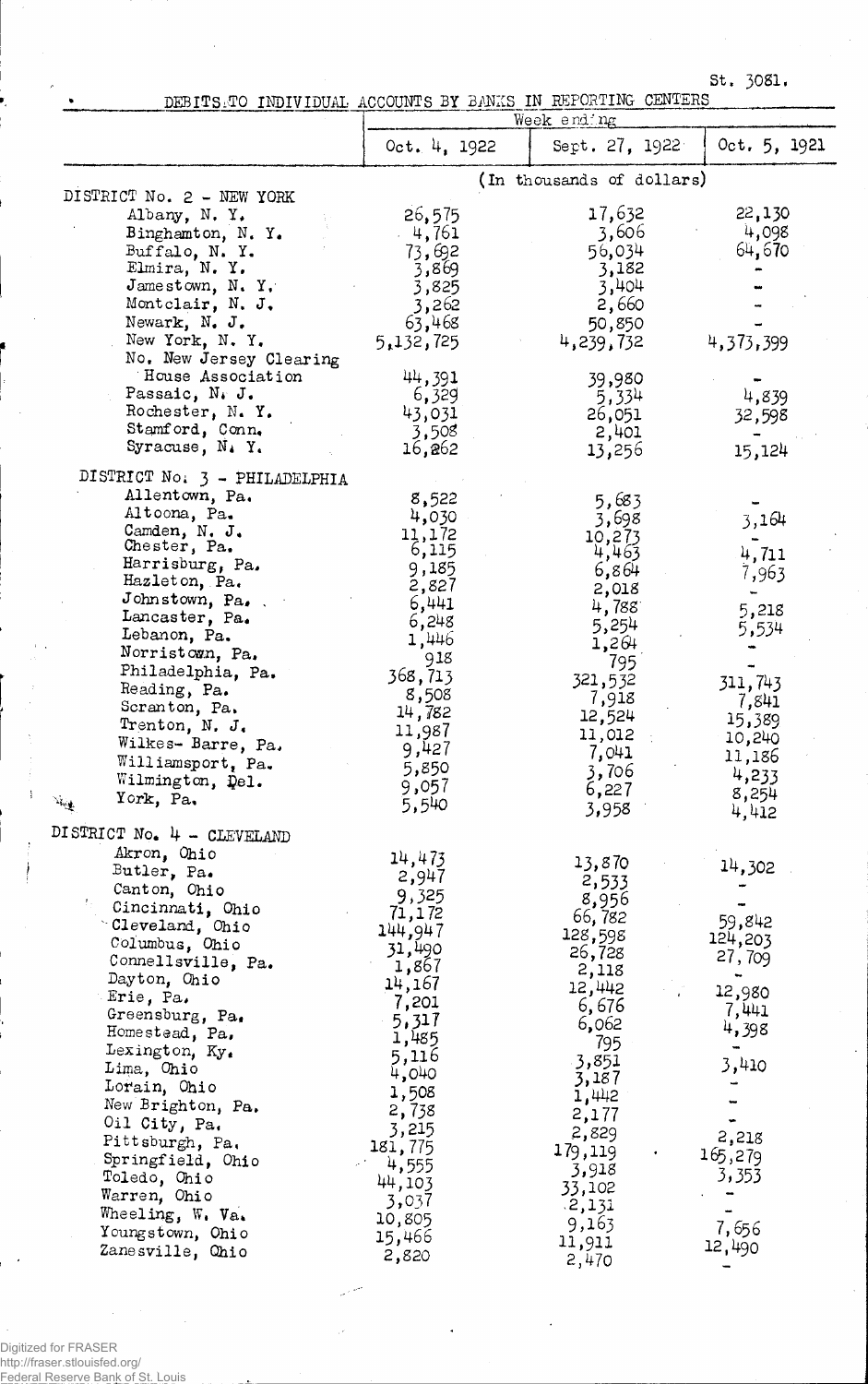| DEBITS TO INDIVIDUAL ACCOUNTS BY BANKS IN REPORTING CENTERS St.3081b | <b>The communications in applying the communication of the contrast of the contrast of the communication</b> of the communication of the communication of the communication of the communication of the communication of the commun |                                     |  |
|----------------------------------------------------------------------|-------------------------------------------------------------------------------------------------------------------------------------------------------------------------------------------------------------------------------------|-------------------------------------|--|
|                                                                      |                                                                                                                                                                                                                                     | $W \cap \mathbb{R}$ and in $\sigma$ |  |

|                           |              | week eun nik                                    |                               |
|---------------------------|--------------|-------------------------------------------------|-------------------------------|
|                           | 0ct. 4, 1922 |                                                 | Sept. 27, 1922   Oct. 5, 1921 |
|                           |              | (In thousands of dollars)                       |                               |
| DISTRICT No. 5 - RICHMOND |              |                                                 |                               |
| Asheville, N. C.          | 4,655        | 4,337                                           |                               |
| Baltimore, Md.            | 93,702       | 73,622                                          | 112,468                       |
| Charleston, S. C.         |              | 3,893                                           | 6,186                         |
| Charleston, W. Va.        | 9,190        | 7,543                                           |                               |
| Charlotte, N. C.          | 8,955        | 7,138                                           | 6,554                         |
| Columbia, S. C.           | 6,692        | 5,098<br>$\propto$ $\mathbf{v}^{\mathcal{L}^2}$ | 6,591                         |
| Cumberland, Md.           | 2,159        | 1,809                                           |                               |
| Danville, Va.             | 2,421        | 1,295                                           |                               |
| Durham, $N_{\bullet}$ C.  | 4,361        | 3,709                                           |                               |
| Greensboro, N. C.         | 4,844        | 4,023                                           |                               |
| Greenville, S. C.         | 4,700        | 3,600                                           | 4,582                         |
| Hagerstown, Md.           | 2,985        | 1,919                                           |                               |
| Huntington, W. Va.        | 5,315        | 4,431                                           | 4,393                         |
| Lynchburg, Va.            | 5,478        | 4,008                                           |                               |
| Newport News, Va.         | 1,709        | 1,321                                           |                               |
| Norfolk, Va.              | 16,832       | 12,896                                          | 15,044                        |
| Raleigh, N. C.            | 5,900        | 3,900                                           | 4,000                         |
| Richmond, Va.             | 31,943       | 26,179                                          | 28,974                        |
| Roanoke, Va.              | 5,413        |                                                 |                               |
| Spartanburg, S. C.        | 2,871        | $\frac{4}{2}, \frac{5}{15}$                     |                               |
| Washington, D. C.         | 47,349       | 39,155                                          | 39,948                        |
| Wilmington, N. C.         | 5,623        | 4,814                                           | 5,837                         |
| Winston-Salem, N. C.      | 6,533        | 6,117                                           |                               |
| DISTRICT No. 6 - ATLANTA  |              |                                                 |                               |
| Albany, Ga.               |              | 1,110                                           |                               |
| Atlanta, Ga.              | 28,723       | 24,430                                          | 28,445                        |
| Augusta, Ga.              | 7,881        | 6,005                                           | 8,997                         |
| Birmingham, Ala.          | 24,530       | 21,761                                          | 15,529                        |
| Brunswick, Ga.            | 660          | 703                                             |                               |
| Chattamoga, Tenn.         | 8,437        | 6,866                                           | 7,910                         |
| Columbus, Ga.             | 3,245        | 2,751                                           |                               |
| Cordele, Ga.              |              | 506                                             |                               |
| Dotnan, Ala.              | 1,034        | 7∝                                              |                               |
| Elberton, Ga.             | 310          | 203                                             |                               |
| Jackson, Miss.            | 2,559        | 2,539                                           |                               |
| Jacksonville, Fla.        | 10,360       | 9,059                                           | 9,000                         |
| Knoxville, Tenn.          | 6,930        | 5,657                                           | 8,485                         |
| Macon, Ga.                | 5,385        | 4,558                                           | 4,773                         |
| Meridian, Miss.           |              | 2,094                                           |                               |
| Mobile, Ala.              | 7, 141       | 6,307                                           | 8,431                         |
| Montgomery, Ala.          | 5,182        | 4,513                                           | 4,978                         |
| Nashville, Tenn.          | 17,154       | 14,885                                          | 28,478                        |
| Newnan, Ga.               | 585          | 466                                             |                               |
| New Orleans, La.          | 79,788       | 62,005                                          | 62, 577                       |
| Pensaccla, Fla.           | 1,550        | 1,143                                           | 1,500                         |
| Savarnah, Ga.             | 11,086       | 10,503                                          | 14,800                        |
| Tampa, Fla.               | 5,701        | 4,552                                           | 5,724                         |
| Valdosta, Ga.             | 1,090        | 970                                             |                               |
| Vicksburg, Miss.          | 1,819        | 1,642                                           | 1,869                         |

Digitized for FRASER<br>http://fraser.stlouisfed.org/<br><u>Federal Reserve Bank of St. L</u>ouis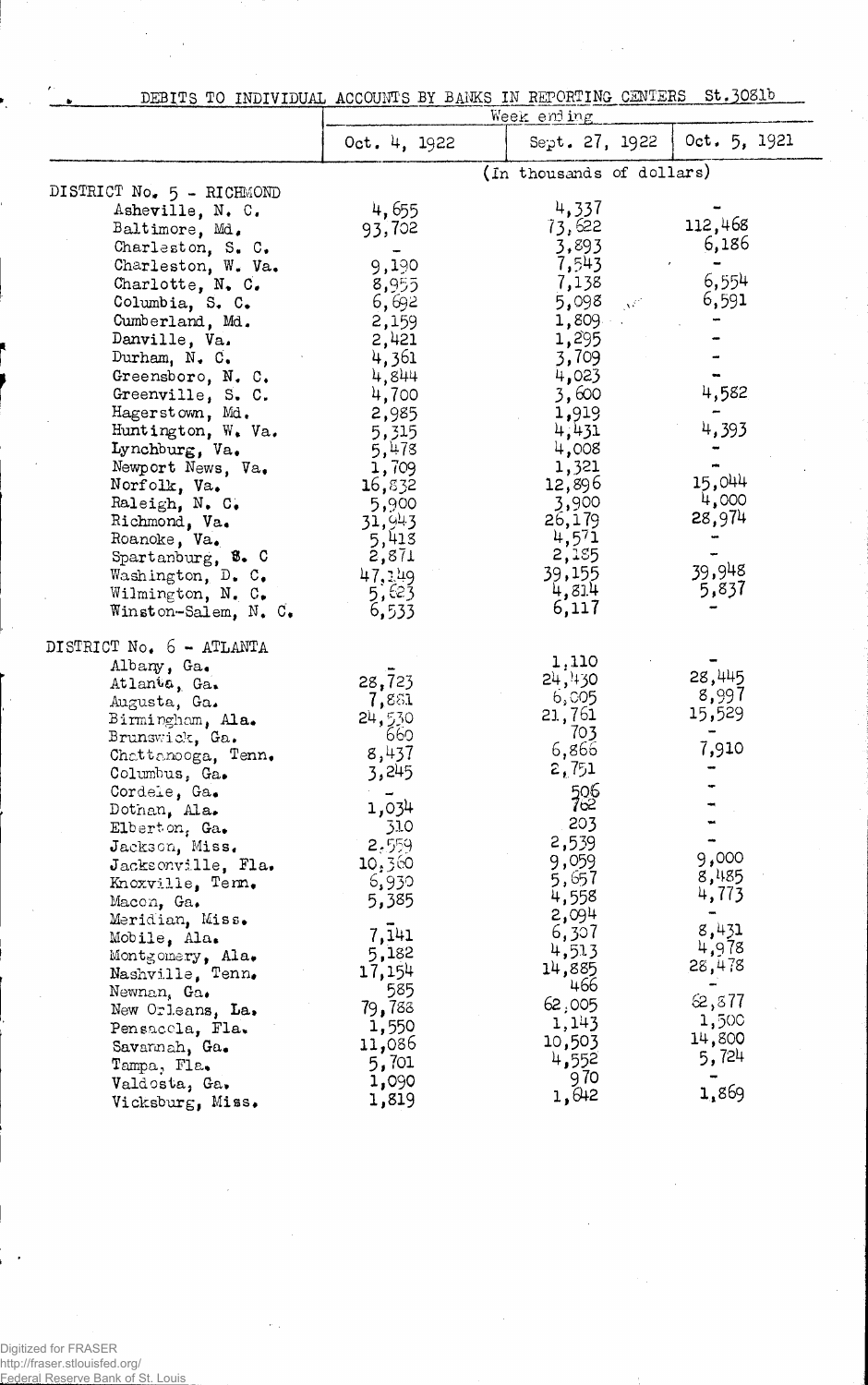| DEBITS TO INDIVIDUAL ACCOUNTS BY BANKS IN REPORTING CENTERS |                   |                                       | St.3081c        |
|-------------------------------------------------------------|-------------------|---------------------------------------|-----------------|
|                                                             | 0ct, 4, 1922      | $W_{\mathcal{C}}$ :<br>Sept. 27, 1922 | 1921<br>Oct. 5. |
|                                                             |                   | (in thousands of dollars)             |                 |
| DISTRICT No. 7 - CHICAGO                                    |                   |                                       |                 |
| Adrian, Mich.                                               | 782               | 574                                   |                 |
| Aurora, Ill.                                                | 3,159             | 2,797                                 |                 |
| Bay City, Mich.                                             | 3,020             | 2,278                                 | 3,050           |
| Bloomington, Ill.                                           | 2,560             | 1,947                                 | 2,486           |
| Cedar Ropids, Iowa                                          | 5,996             | 4,478                                 | 10,595          |
| Chicago, Ill.                                               | 689,607           | 617,675                               | 655,888         |
| Danville, Ill.                                              | 2,400             | 2,100                                 |                 |
| Davenport, Iowa                                             | 9,811             | 7,723                                 | 7,275           |
| Decatur, Ill.                                               | 3,331             | 3,130                                 | 3,038           |
| Des Moines, Iowa                                            | 16,613            | 15,641                                | 16,487          |
| Detroit, Mich.                                              | 136,394           | 141,783                               | 109,700         |
| Dubuque, Iowa                                               | 3,081             | 2,843                                 | 3,043           |
| Flint, Mich.                                                | 5,728             | 5,952                                 | 5,946           |
| Fort Wayne, Ind.                                            | 9,029             | .9,487                                | 5,576           |
| Gary, Ind.                                                  | 3,037             | 2,523                                 |                 |
| Grand Rapids, Mich.                                         | 15,075            | 13,180                                | 21,401          |
| Hammord, Ind.                                               | 3,290             | 3,037                                 |                 |
| Indianapolis, Ind.<br>Jackson, Miss.                        | 34 <b>,</b> 759   | 30,561                                | 30,001          |
| Kalamazoo, Mich.                                            | 4,275<br>4,822    | 4,167<br>4,627                        | 3,757           |
| Lansing, Mich.                                              | 6,100             | 5,900                                 | 4,059<br>5,155  |
| Mason City, Iowa                                            | 2,504             | 1,883                                 |                 |
| Milwaukee, Wis.                                             | 69,493            | 52,289                                | 58,542          |
| Moline, Ill.                                                | 1,496             | 1,569                                 | 1,767           |
| Muscatine, Iowa                                             | 1,536             | 1,319                                 |                 |
| Oshkosh, Wis.                                               | 2,200             | 2,100                                 |                 |
| Peoria, Ill.                                                | 9,163             | 7,375                                 | 8,397           |
| Rockford, Ill.                                              | 4,972             | 4,356                                 | 4,501           |
| Saginaw, Mich.                                              | 4,375             | 4,407                                 |                 |
| Sioux City, Iowa                                            | 17,137            | 14,981                                | 9,062           |
| South Bend, Ind.<br>Springfield, Ill.                       | 8,042             | 7,210                                 | 6,446           |
| Waterloo, Iowa                                              | 5,906<br>3,851    | 4,598<br>3,467                        | 5,522<br>3,399  |
|                                                             |                   |                                       |                 |
| DISTRICT No. 8 - ST. LOUIS                                  |                   |                                       |                 |
| East St. Louis and                                          |                   |                                       |                 |
| Nat'l Stock Yards, Ill.                                     | 10,643            | 9,644                                 | 8,002           |
| Evansville, Ind.                                            | 7,512             | 7,388                                 | 4,942           |
| Fort Smith, Ark.                                            | 3,420             | 3,318                                 |                 |
| Greenville, Miss.                                           | 754               | 677                                   |                 |
| Helena, Ark.                                                | 1,346             |                                       |                 |
|                                                             |                   | 1,587                                 |                 |
| Little Rock, Ark.                                           | 13,800            | 12,667                                | 14,382          |
| Louisville, Ky.                                             | 31,807            | 28,957                                | 28,158          |
| Memphis, Tenn.                                              | 35,200            | 27,173                                | 34,502          |
| Owensboro, $Ky_{\bullet}$                                   | 937               | 992                                   |                 |
| Quingy, Ill.                                                | 2,332             | 2,166                                 | 2,294           |
| St. Louis, Mo.<br>Springfield, Mo.                          | 154,749           | 127,480                               | 144,516         |
|                                                             | 2,923             | 2,557                                 | 2,973           |
| DISTRICT No. 9 - MINNEAPOLIS                                |                   |                                       |                 |
| Aberdeen, S. D.                                             | 1,524             | 1,203                                 | 1,588           |
| Billings, Mont.                                             | 1,819             | 1,586                                 | 2,120           |
| Dickinson, N. D.                                            | 328               | 277                                   |                 |
| Daluth, Minn.                                               | 26,545            | 24,892                                | 22,249          |
| $\text{Fargo, N. D.}$                                       | 3,484             | 2, 840                                | 2,985           |
| Grand Forks, $N_e$ D.                                       | 2,095             | 1, 873                                | 1,793           |
| Great Falls, Mont.                                          | 2,352             | 1,431                                 | 2,132           |
| Helena, Mont.                                               | 2,035             | 1,920                                 | 3,244           |
| Jamestown, N. D.                                            | 539               | 468                                   |                 |
| Lewistown, Mont.                                            | 1,496             | 1,193                                 |                 |
| Minneapolis, Minn.                                          | 82,856            | 80,980                                | 86,838          |
| Minot, N. D.                                                | 1,295             | 1,108                                 |                 |
| Red Wing, Minn.                                             | 638               | 396                                   |                 |
| St. Paul, Minn.                                             | $*(38,948)44,518$ | $*(29,185)$ 33,654                    | 32,089          |
| Sioux Falls, S. D.<br>Superior, Wis.                        | 3,580<br>1,869    | 3,000<br>1,726                        | 4,113<br>1,836  |

http://fraser.stlouisfed.org/

Federal Reserve Bank of St. Louis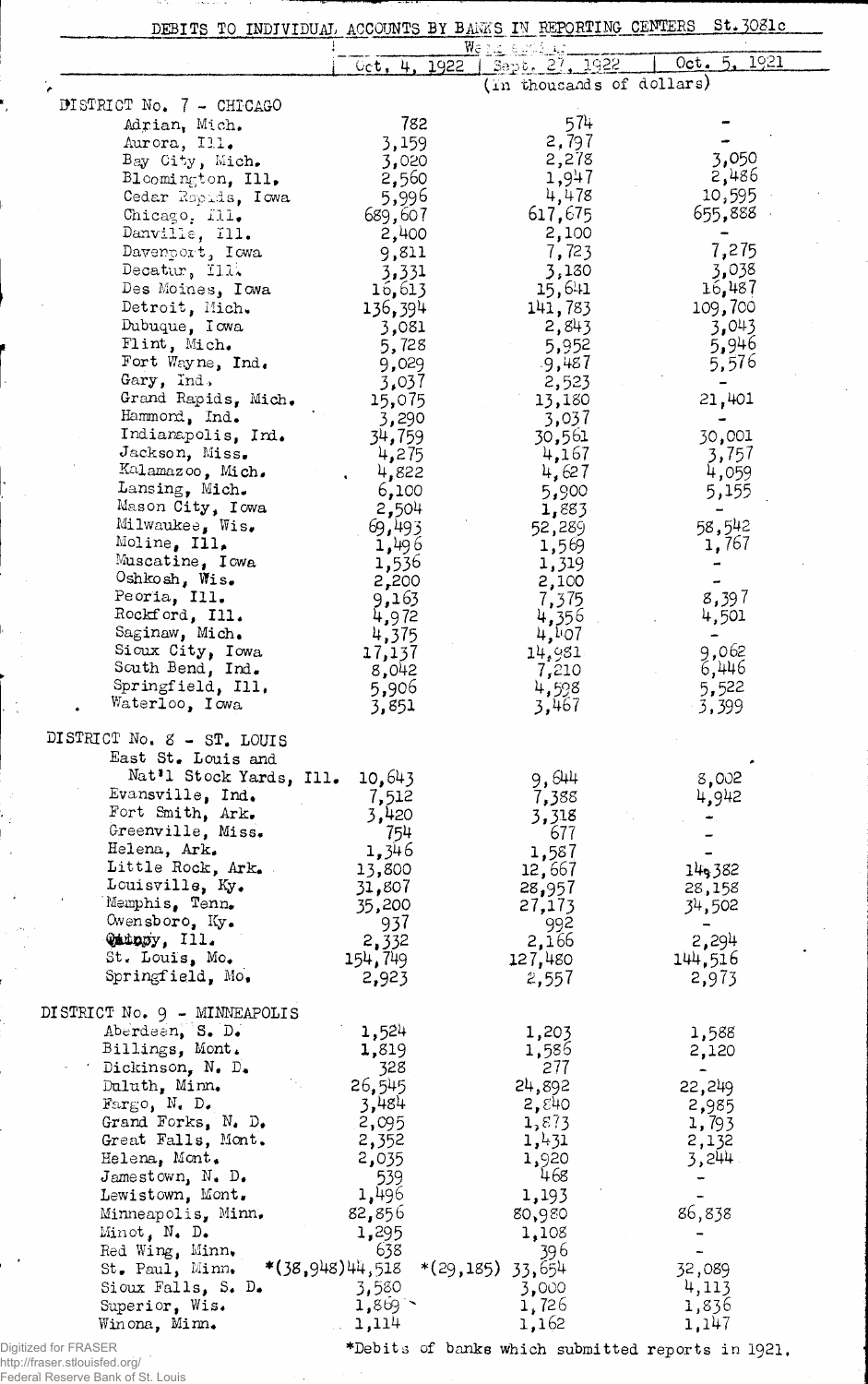regise per saar p<mark>a</mark>r it d

| DEBITS TO INDIVIDUAL ACCOUNTS BY BANKS IN REPORTING CENTERS                                                                                                                                                                                                                                  |                                                                                                              |                                                                                                                 | St. 3081d                                  |  |
|----------------------------------------------------------------------------------------------------------------------------------------------------------------------------------------------------------------------------------------------------------------------------------------------|--------------------------------------------------------------------------------------------------------------|-----------------------------------------------------------------------------------------------------------------|--------------------------------------------|--|
|                                                                                                                                                                                                                                                                                              |                                                                                                              | Week ending                                                                                                     |                                            |  |
|                                                                                                                                                                                                                                                                                              | 0ct. 4.1922                                                                                                  | Sept. 27, 1922                                                                                                  | 0ct. 5, 1921                               |  |
|                                                                                                                                                                                                                                                                                              |                                                                                                              | (In thousands of dollars)                                                                                       |                                            |  |
| CT No. 10 - KANSAS CITY<br>Atchison, Kans.<br>Bartlesville, Okla.<br>Casper, Wyo.<br>Cheyenne, Wyo.<br>Colorado Springs, Colo.<br>Denver, Colo.<br>Enid, Okla.<br>Fremont, Neb.<br>Grand Island, Neb.<br>Grand Junction, Colo.<br>Guthrie, Okla.<br>Hutchinson, Kans.<br>Independence, Kans. | 1,320<br>2,711<br>3,305<br>2,394<br>2,708<br>38,262<br>2,939<br>772<br>1,434<br>574<br>768<br>3,086<br>2,224 | 1,130<br>2,015<br>3,319<br>3,775<br>2,671<br>35,967<br>2,640<br>711<br>1,133<br>579<br>557<br>2,930<br>$-1,766$ | 1,329<br>1,808<br>2,922<br>2,716<br>34,651 |  |
| Joplin, Mo.<br>Kansas City, Kans.                                                                                                                                                                                                                                                            | 2,587<br>4,301                                                                                               | 2,339<br>3,696                                                                                                  | 2,539<br>3,477                             |  |
| Kansas City, Mo.                                                                                                                                                                                                                                                                             | 83,297                                                                                                       | 71,272                                                                                                          | 77,073                                     |  |
| Lawrence, Kans.                                                                                                                                                                                                                                                                              | 1,142                                                                                                        | 818                                                                                                             |                                            |  |
| McAlester, Okla.                                                                                                                                                                                                                                                                             | 1,311                                                                                                        | 995                                                                                                             |                                            |  |
| Muskogee, Okla.                                                                                                                                                                                                                                                                              | 7,662                                                                                                        | 6,848                                                                                                           | 3,926                                      |  |
| Oklahoma City, Okla.                                                                                                                                                                                                                                                                         | 22,388                                                                                                       | 15,685                                                                                                          | 21,130                                     |  |

1,689

41,961

821

 $1,482$ 

 $2,900$ 

13,614

 $3,176$ <br>21,364<br>9,910

41,803

3,931

16,866

 $4,217$ 

13,082

10,694

 $\mathbf{x}^{\dagger}$ 

| DISTRICT No. 11 - DALLAS |  |  |  |  |  |  |  |  |
|--------------------------|--|--|--|--|--|--|--|--|
|--------------------------|--|--|--|--|--|--|--|--|

Omaha, Neb.

Okmulgee, Okla.

Parsons, Kans.

Pueblo, Colo.

Topeka, Kans.<br>Tulsa, Okla.

Wichita, Kans.

St. Joseph, Mo.

Pittsburg, Kans.

DISTRICT No. 10 -

| 1,649<br>4,469<br>3,057<br>1,270         | 1,947<br>3,735<br>3,054                                                                    |
|------------------------------------------|--------------------------------------------------------------------------------------------|
| 41,433<br>5.993<br>525<br>7,042<br>6,963 | 42,669<br>6,997<br>27,430<br>27,853<br>50,394<br>6,805<br>7,596<br>1,647<br>1,681<br>5,140 |
|                                          | 20,847<br>30,814<br>30,669<br>1,614<br>1,669<br>5,548                                      |

2,132

49,440

1,171

3,003

3,220

 $15,089$ 

19,813

10,698

976